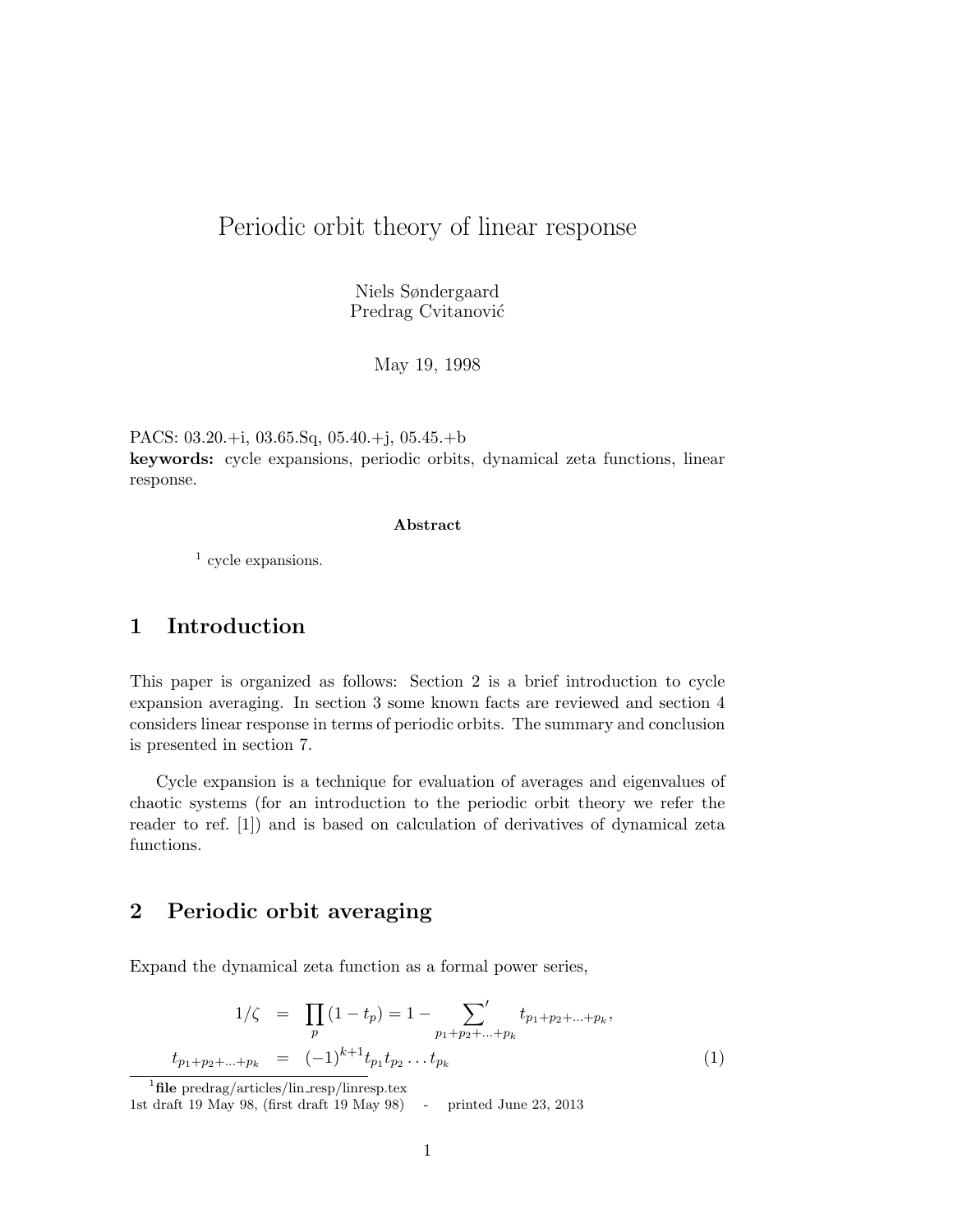where the prime on the sum indicates that the sum is over all distinct nonrepeating combinations of prime cycles. For  $k > 1$ ,  $t_{p_1+p_2+\ldots+p_k}$  are weights of pseudocycles; they are sequences of shorter cycles that shadow a cycle with the symbol sequence  $p_1p_2 \ldots p_k$  along segments  $p_1, p_2, \ldots, p_k$ .

The simplest example is the cycle expansion for a system described by a complete binary symbolic dynamics. In this case the Euler product (??) is given by

$$
1/\zeta = (1 - t_0)(1 - t_1)(1 - t_{01})(1 - t_{001})(1 - t_{011})
$$
  
\n
$$
(1 - t_{0001})(1 - t_{0011})(1 - t_{0111})(1 - t_{00001})(1 - t_{00011})
$$
  
\n
$$
(1 - t_{00101})(1 - t_{00111})(1 - t_{01011})(1 - t_{01111})...
$$

and the first few terms of the expansion (1) ordered by increasing total pseudocycle length are:

$$
1/\zeta = 1 - t_0 - t_1 - t_{01} - t_{001} - t_{011} - t_{0001} - t_{0011} - t_{0111} - \dots
$$

$$
-t_{0+1} - t_{0+01} - t_{01+1} - t_{0+001} - t_{0+011} - t_{001+1} - t_{011+1}
$$

$$
-t_{0+01+1} - \dots
$$

We refer to such series as a *cycle expansion*. A cycle expansion is a series representation of a dynamical zeta function or a spectral determinant, expanded as a sum over pseudocycles, ordered by increasing cycle length and instability.

The next step is the key step: regroup the terms into the dominant *fundamen*tal contributions  $t_f$  and the decreasing *curvature* corrections  $c_n$ . For the binary case this regrouping is given by

$$
1/\zeta = 1 - t_0 - t_1 - [(t_{01} - t_1 t_0)] - [(t_{001} - t_{01} t_0) + (t_{011} - t_{01} t_1)]
$$
  
-([t\_{0001} - t\_0 t\_{001}) + (t\_{0111} - t\_{011} t\_1)  
+(t\_{0011} - t\_{001} t\_1 - t\_0 t\_{011} + t\_0 t\_{01} t\_1)] - ...  
= 1 - \sum\_f t\_f - \sum\_n c\_n . (2)

We refer to such regrouped series as *curvature expansions*. This separation into "fundamental" and "curvature" parts of cycle expansions is possible only for dynamical systems whose symbolic dynamics has finite grammar. The fundamental cycles  $t_0$ ,  $t_1$  have no shorter approximants; they are the "building blocks" of the dynamics in the sense that all longer orbits can be approximately pieced together from them. The terms grouped in brackets are the curvature corrections; the terms grouped in parenthesis are combinations of longer orbits and their shorter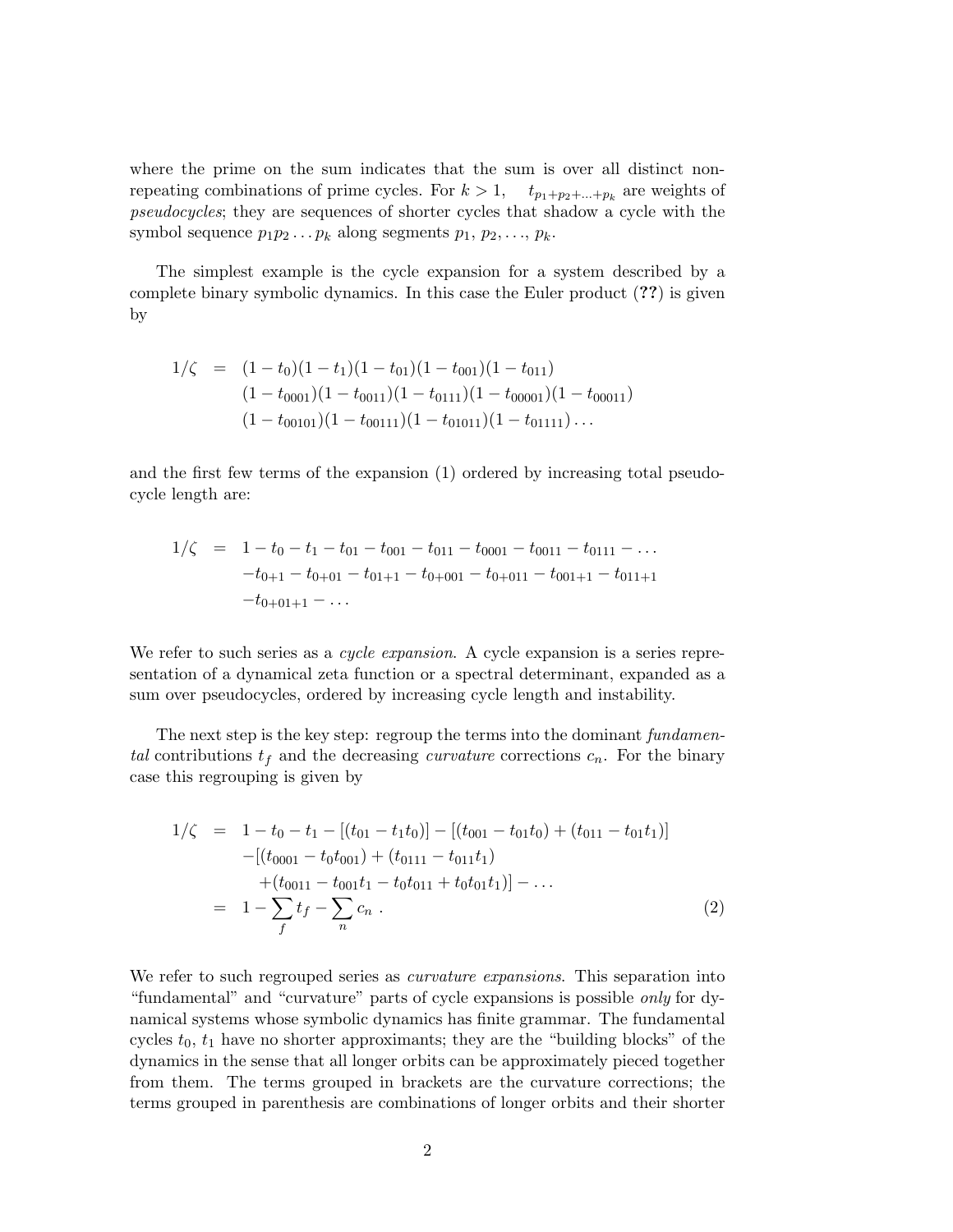"shadowing" approximants. If the flow is continuous and smooth, orbits of similar symbolic dynamics will traverse the same neighborhoods and will have similar weights, and the weights in such combinations will almost cancel. The utility of cycle expansions dynamical zeta functions and spectral determinants lies precisely in this organization into nearly cancelling combinations: cycle expansions are dominated by short cycles, with long cycles giving exponentially decaying corrections.

### 3 Cycle formulas for dynamical averages

The eigenvalue condition for the dynamical zeta function (1)

$$
0 = 1 - \sum' t_{p_1 + p_2 + \dots + p_k}, \qquad t_i = t_i(\beta, s(\beta)) = \frac{1}{|\Lambda_i|} e^{\beta \cdot A_i - s(\beta) T_i}
$$
(3)

is an implicit equation for  $s = s(\beta)$  of form  $G(\beta, s(\beta)) = 0$ . The cycle averaging formulas for the slope and the curvature of  $s(\beta)$  are obtained by taking the derivatives of the eigenvalue condition. The first derivative leads to

$$
0 = \frac{d}{d\beta}G(\beta, s(\beta))
$$
  
=  $\frac{\partial G}{\partial \beta} + \frac{\partial s}{\partial \beta} \frac{\partial G}{\partial s}\Big|_{s=s(\beta)}$   $\implies$   $\frac{\partial s}{\partial \beta} = -\frac{\partial G}{\partial \beta} / \frac{\partial G}{\partial s}.$  (4)

Denoting by

$$
\langle A \rangle_G = -\left. \frac{\partial G}{\partial \beta} \right|_{\beta, s=s(\beta)}, \qquad \langle T \rangle_G = \left. \frac{\partial G}{\partial s} \right|_{\beta, s=s(\beta)} \tag{5}
$$

respectively the mean cycle expectation value of A and the mean cycle period computed from the  $G(\beta, s(\beta)) = 0$  condition we obtain the cycle averaging formulas for the expectation value of the observable

$$
\langle a \rangle = \frac{\langle A \rangle_G}{\langle T \rangle_G} \tag{6}
$$

#### 3.1 Dynamical zeta function cycle expansions

Substituting the cycle expansion (1) for dynamical zeta function we obtain the cycle averaging formulas for the mean cycle A and the mean cycle period

$$
\langle A \rangle_{\zeta} \quad := \quad -\frac{\partial}{\partial \beta} \frac{1}{\zeta} \; = \; \sum' \left( A_{p_1} + A_{p_2} \cdots + A_{p_k} \right) t_{p_1 + p_2 + \ldots + p_k}
$$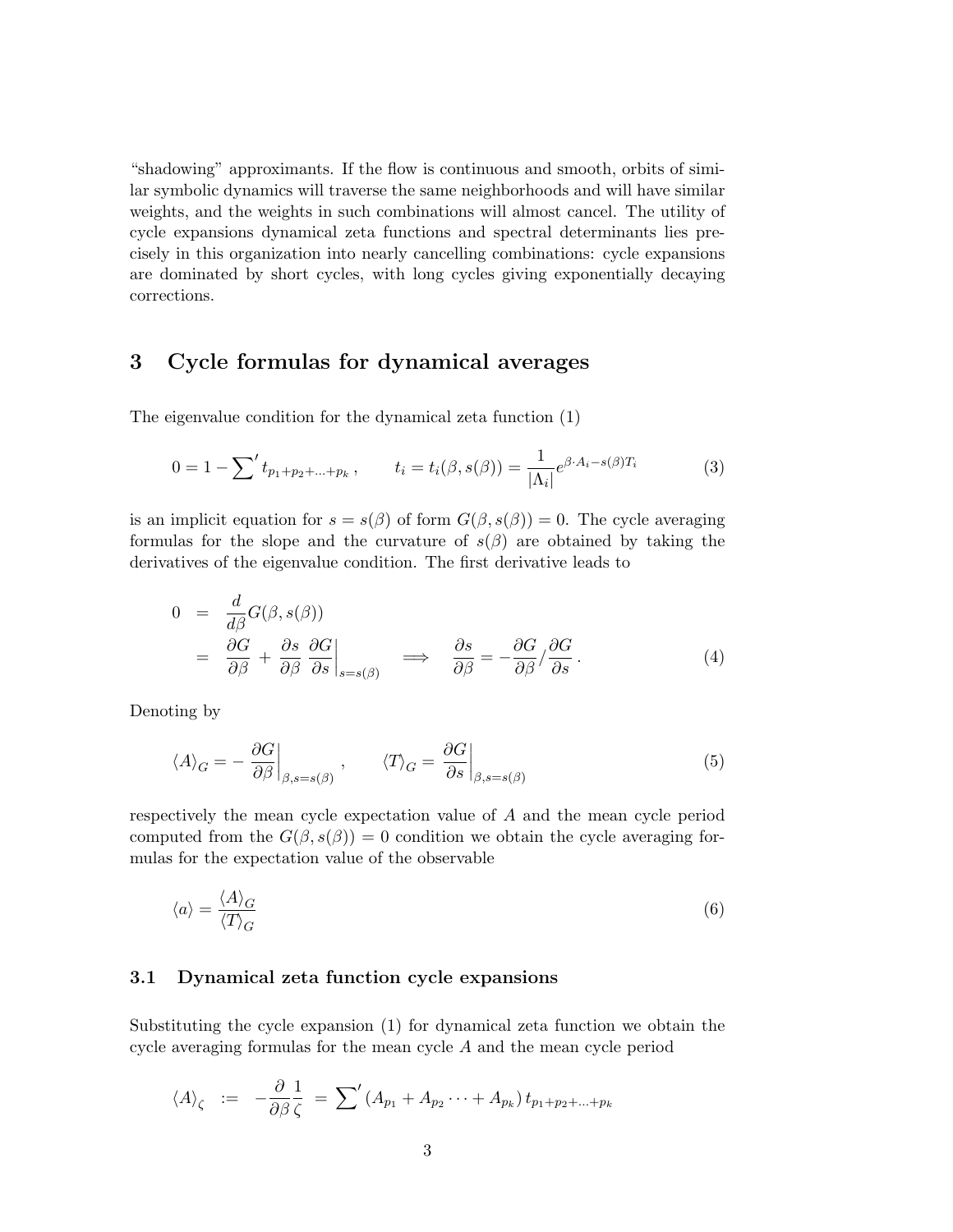$$
\langle T \rangle_{\zeta} \; := \; \frac{\partial}{\partial s} \frac{1}{\zeta} = \sum' (T_{p_1} + T_{p_2} \cdots + T_{p_k}) t_{p_1 + p_2 + \cdots + p_k},
$$

where  $\langle \cdots \rangle_{\zeta}$  stands for the dynamical zeta function average over prime cycles, and cycle weights are evaluated at their leading eigenvalue values  $t_p = t_p(\beta, s(\beta)).$ For bounded flows  $s(0) = 0$ , so

$$
\langle A \rangle_{\zeta} = \sum' (-1)^{k+1} \frac{A_{p_1} + A_{p_2} \cdots + A_{p_k}}{|\Lambda_{p_1} \cdots \Lambda_{p_k}|} \n\langle T \rangle_{\zeta} = \sum' (-1)^{k+1} \frac{T_{p_1} + T_{p_2} \cdots + T_{p_k}}{|\Lambda_{p_1} \cdots \Lambda_{p_k}|}.
$$
\n(7)

For example, for the complete binary symbolic dynamics the mean cycle period  $\langle T \rangle_{\zeta}$  is given by

$$
\langle T \rangle_{\zeta} = \frac{T_0}{|\Lambda_0|} + \frac{T_1}{|\Lambda_1|} + \left(\frac{T_{01}}{|\Lambda_{01}|} - \frac{T_0 + T_1}{|\Lambda_0 \Lambda_1|}\right) + \left(\frac{T_{001}}{|\Lambda_{001}|} - \frac{T_{01} + T_0}{|\Lambda_{01} \Lambda_0|}\right) + \left(\frac{T_{011}}{|\Lambda_{01} |} - \frac{T_{01} + T_1}{|\Lambda_{01} \Lambda_1|}\right) + \dots
$$
\n(8)

and similarly for  $\langle A \rangle_{\zeta}$ . Note that these cycle expansions are also grouped into shadowing combinations, with nearby pseudoorbits nearly cancelling each other.

The mean cycle period  $\langle T \rangle_{\zeta}$  fixes the normalization of the unit of time; it can be interpreted as the average near recurrence or the average first return time. For example, if we have evaluated a billiard expectation value  $\langle a \rangle$  in terms of continuous time, and would like to also have the corresponding average  $\langle a \rangle_{\text{dscr}}$ measured in discrete time given by the number of reflections off billiard walls, the two averages are related by

$$
\langle a \rangle_{\text{dscr}} = \langle a \rangle \langle T \rangle_{\zeta} / \langle n \rangle_{\zeta} , \qquad (9)
$$

where  $\langle n \rangle_{\zeta}$  is the average of the number of bounces  $n_p$  along the cycle p.

### 4 Linear response in terms of periodic orbits

#### 4.1 Eigenvalue shift using dynamical zeta functions

Consider the dynamical system

$$
\frac{d}{dt}x_i = v_i(x) \tag{10}
$$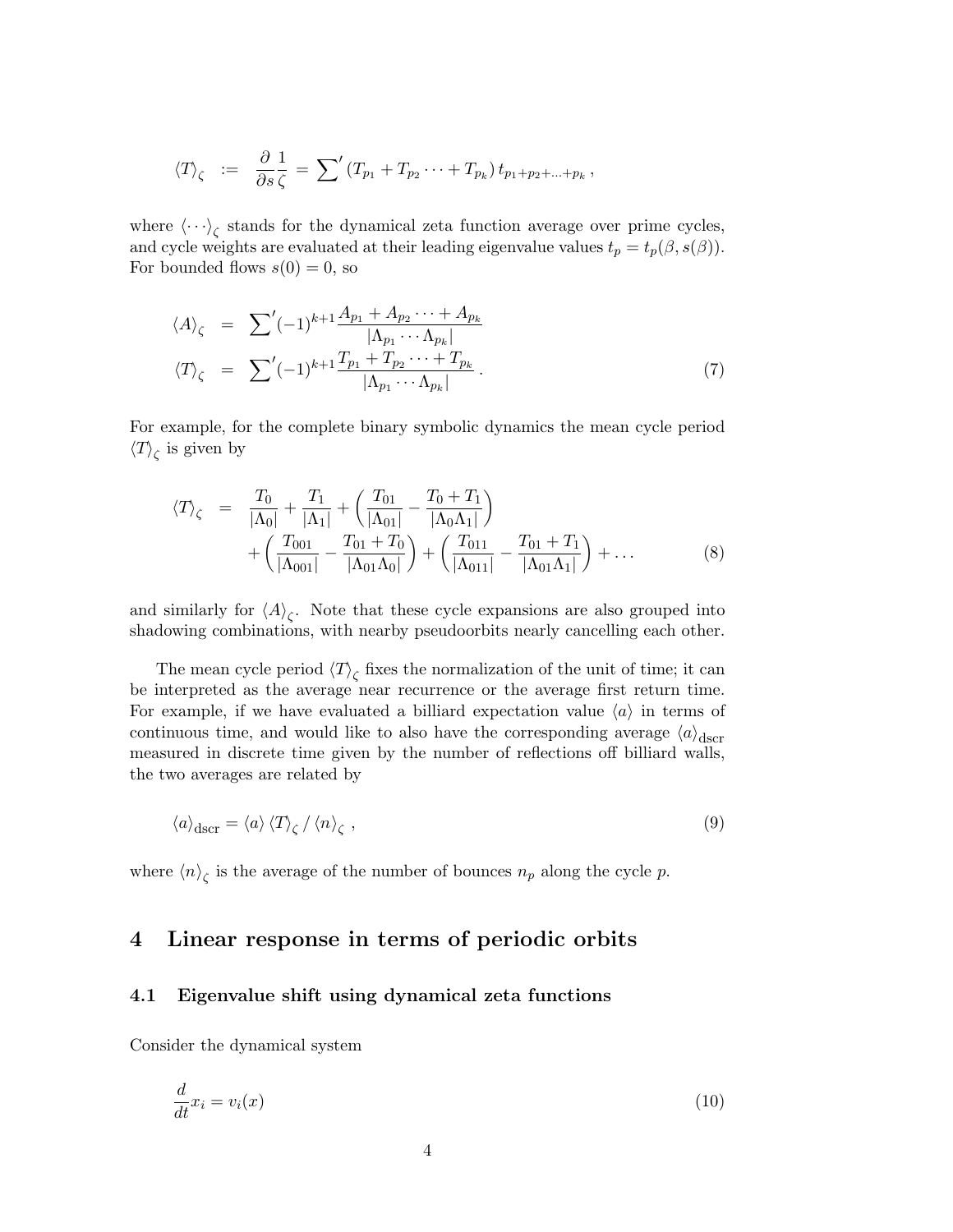Assume hyperbolicity and construct the dynamical zeta function; an eigenvalue  $s_{\alpha}$  is determined by the condition

$$
1/\zeta_0(s_\alpha) = 0.\tag{11}
$$

Consider now a weakly perturbed system

$$
\frac{d}{dt}x_i = v_i(x) + \epsilon \delta v_i(x), \quad |\epsilon| \ll 1 \tag{12}
$$

where the perturbation  $\delta v_i(x)$  is space, but not time dependent. The eigenvalues of the perturbed system are slightly shifted:

$$
s_{\alpha} \to s_{\alpha} + \delta s_{\alpha}, \tag{13}
$$

so the condition on the dynamical zeta function becomes

$$
1/\zeta(s_{\alpha} + \delta s_{\alpha}) = 0. \tag{14}
$$

To linear order

$$
1/\zeta(s_{\alpha}) + \delta s_{\alpha} \frac{\partial}{\partial s} \frac{1}{\zeta(s_{\alpha})} = 0
$$
\n(15)

so the eigenvalue shift is

$$
\delta s_{\alpha} = -\frac{1/\zeta(s_{\alpha})}{\frac{\partial}{\partial s} \frac{1}{\zeta(s_{\alpha})}}.\tag{16}
$$

The cycle expansion of  $1/\zeta(s)$  is a cycle-by-cycle deformation of  $1/\zeta_0(s) \pm \text{new}/\text{lost}$ cycles. We assume that the dynamics is structurally stable, so the latter contribution will be ignored until further notice. To linear order the cycle expansion is

$$
1/\zeta(s_{\alpha}) = \sum_{p} t_p(s_{\alpha}) + \sum_{p} \delta t_p(s_{\alpha}).
$$
\n(17)

The first sum is the cycle expansion of  $1/\zeta_0(s_\alpha)$  which vanishes by (11). Now the denominator can be replaced by  $\frac{\partial}{\partial s}$ 1  $\frac{1}{\zeta_0(s_\alpha)}$  to leading order, so

$$
\frac{\partial}{\partial s} \frac{1}{\zeta(s_{\alpha})} = \frac{\partial}{\partial s} \frac{1}{\zeta_0(s_{\alpha})} = \sum_p \frac{\partial}{\partial s} t_p(s_{\alpha})
$$

$$
= -\sum_p T_p t_p(s_{\alpha}) = -\langle T \rangle_{\zeta}.
$$
(18)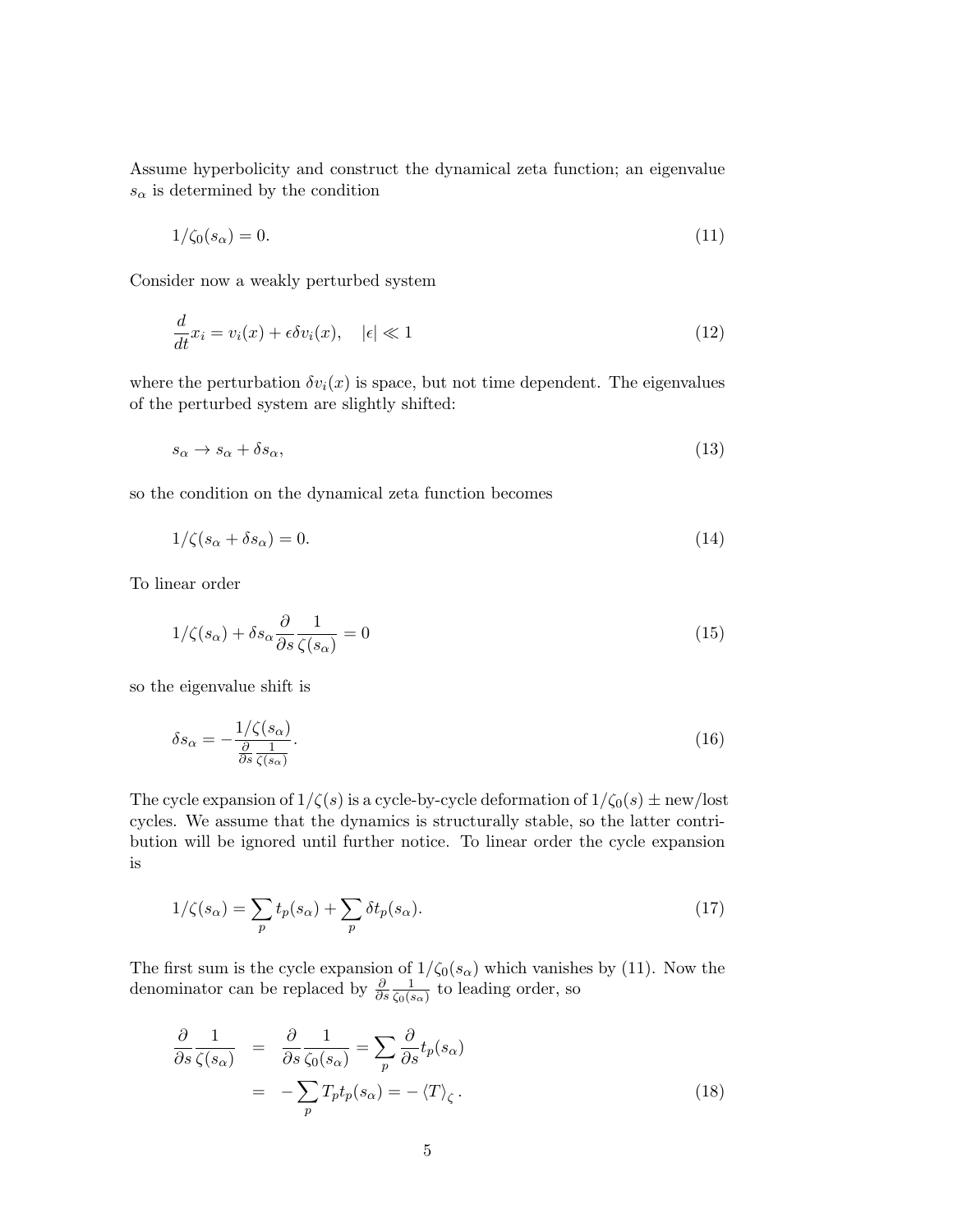The cycle weight variation is a combination of variations of  $A_p$ ,  $T_p$  and  $\Lambda_p$  due to deformation of the cycle. One finds with the orbit weight

$$
t_p = \frac{1}{|\Lambda_p|} e^{\beta A_p - sT_p} \tag{19}
$$

$$
\delta t_p = \left(\beta \delta A_p - s \delta T_p - \frac{\delta \Lambda_p}{\Lambda_p}\right) t_p,\tag{20}
$$

so the eigenvalue shift is given by

$$
\delta s_{\alpha} = -\frac{\beta \left\langle \delta A_p \right\rangle_{\zeta} - s \left\langle \delta T_p \right\rangle_{\zeta} - \left\langle \frac{\delta \Lambda_p}{\Lambda_p} \right\rangle_{\zeta}}{\langle T \rangle_{\zeta}} \Bigg|_{s=s_{\alpha}} \tag{21}
$$

#### 4.2 Cycle averaging formulas for linear response of observables

The observable, the eigenvalue  $s_{\alpha}$  and the characteristics of the orbits now all depend on the variation of the system  $\delta \epsilon$ . However, for each fixed value of the external parameter (12) the averaging formula in terms of periodic orbits should be applicable. Thus:

$$
\frac{\partial \langle a \rangle}{\partial \epsilon} = \frac{\partial}{\partial \epsilon} \frac{\langle A \rangle_{\zeta}}{\langle T \rangle_{\zeta}} = \frac{\langle T \rangle_{\zeta}}{\langle T \rangle_{\zeta}} \frac{\partial \langle A \rangle_{\zeta}}{\partial \epsilon} - \langle A \rangle_{\zeta} \frac{\partial \langle T \rangle_{\zeta}}{\partial \epsilon}
$$
(22)

$$
= \frac{\frac{\partial \langle A \rangle_{\zeta}}{\partial \epsilon} - \langle a \rangle_{\zeta} \frac{\partial \langle A \rangle_{\zeta}}{\partial \epsilon}}{\langle T \rangle_{\zeta}}.
$$
(23)

Here the zeta averages are calculated with the weight (19).

We remark that in a typical calculation of a physical average  $\beta$  is put to zero. For a bounded system the leading eigenvalue  $s_0 = 0$  independent on the perturbation. Let us show how to calculate  $\frac{\partial \langle A \rangle_{\zeta}}{\partial \epsilon}$  (the formula for  $\frac{\partial \langle T \rangle_{\zeta}}{\partial \epsilon}$  is similar). From (20) it follows that: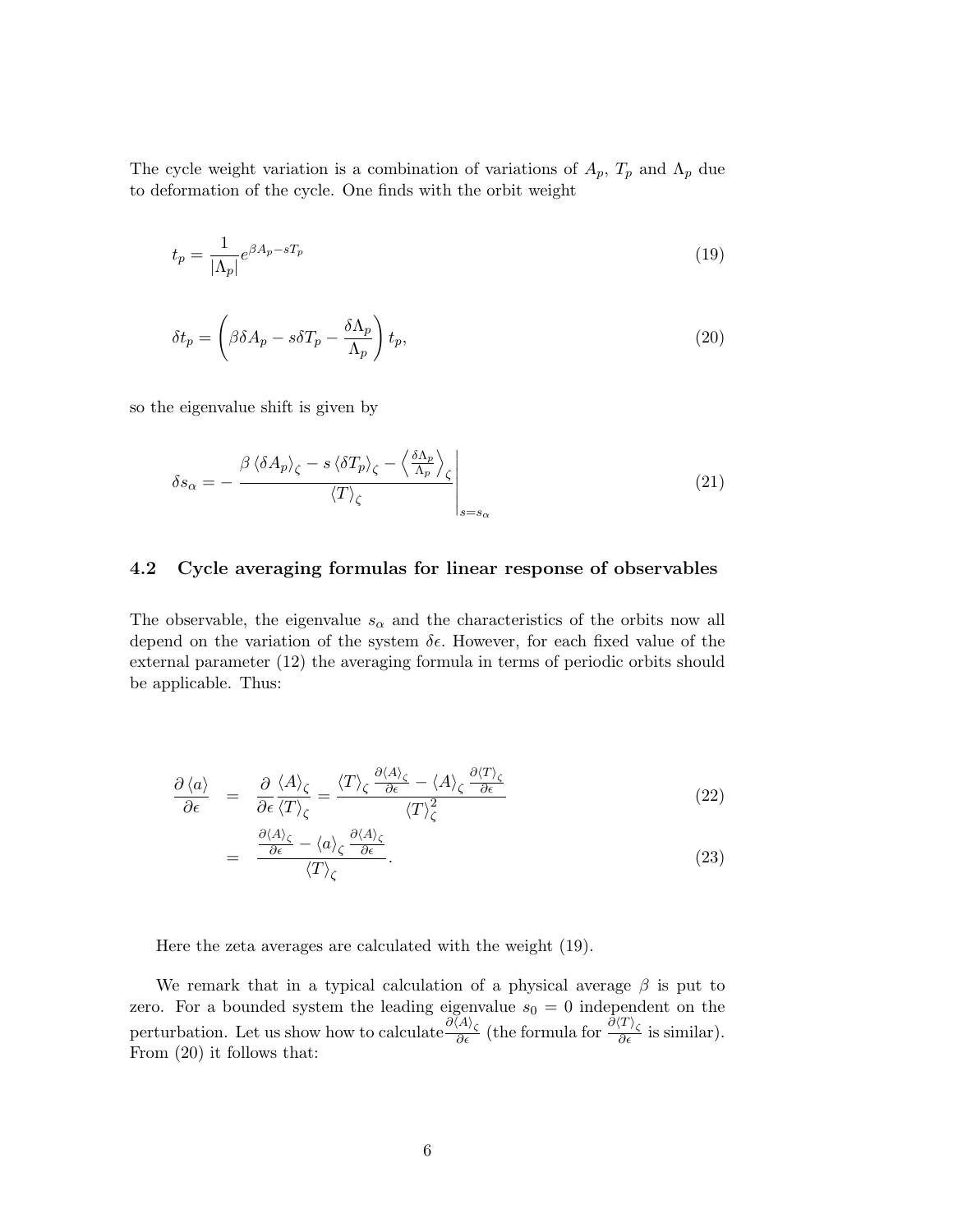Figure 1: The truncated dynamical zeta function.

$$
\frac{\partial \langle A \rangle_{\zeta}}{\partial \epsilon} = \frac{\partial}{\partial \epsilon} \sum_{p} t_{p} A_{p} = \sum_{p} \frac{\partial t_{p}}{\partial \epsilon} A_{p} + \sum_{p} \frac{\partial A_{p}}{\partial \epsilon} t_{p}
$$
(24)

$$
= \sum_{p} t_{p} \left( \left( -s \frac{\partial T_{p}}{\partial \epsilon} + \beta \frac{\partial A_{p}}{\partial \epsilon} - \frac{\frac{\partial \Lambda_{p}}{\partial \epsilon}}{\Lambda_{p}} \right) A_{p} + \frac{\partial A_{p}}{\partial \epsilon} \right). \tag{25}
$$

Using this and the formula above for the eigenvalue shift we calculate  $\frac{\partial \langle a \rangle}{\partial \epsilon}$ . We find

$$
\frac{\partial \langle a \rangle_{\zeta}}{\partial \epsilon} = \frac{1}{\langle T \rangle_{\zeta}} \left( \left\langle (\beta(A - \langle a \rangle T) + 1) \frac{\partial A}{\partial \epsilon} \right\rangle - \left\langle (s_{\alpha} - (1 - s_{\alpha}) \langle a \rangle) \frac{\partial T}{\partial \epsilon} \right\rangle - \left\langle (A - \langle a \rangle T) \frac{\frac{\partial A}{\partial \epsilon}}{|\Lambda|} \right\rangle \right) \tag{26}
$$

## 5 Numerical tests of the linear response theory

## 6 Results

The averages we wish to know consist of

# 7 Conclusions

In conclusion we have demonstrated that exact

## References

[1] Classical and Quantum Chaos - Periodic Orbit Theory, (with R. Artuso, R. Mainieri, G. Vatay, et al.), http://www.nbi.dk/ChaosBook/, advanced graduate textbook, in preparation.